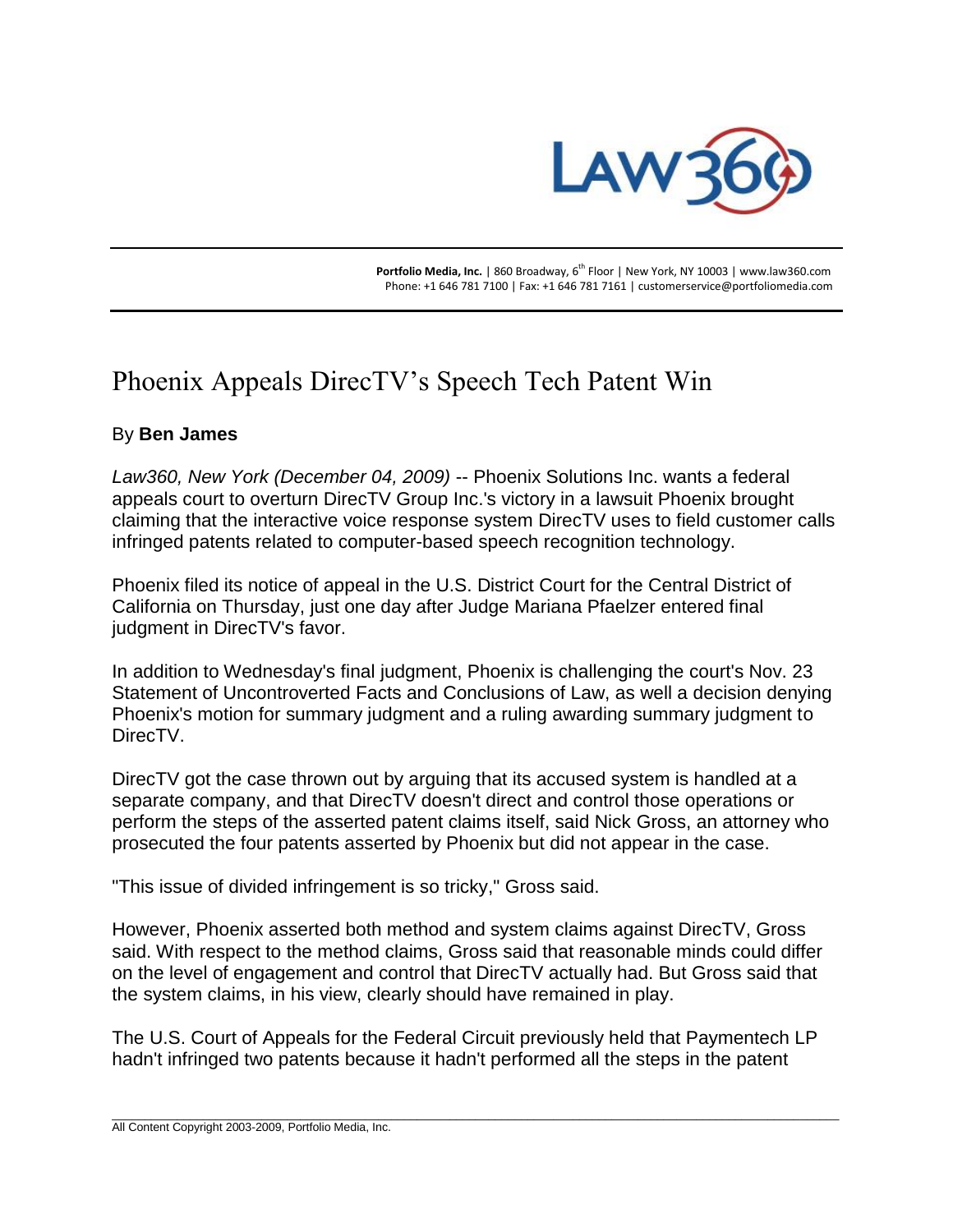claims asserted against it, but only the method claims were at issue in that case, according to Gross.

The summary judgment motion from Phoenix that the court rejected on Nov. 23 focuses on one claim on just one of the four patents the plaintiffs originally asserted: U.S. Patent Number 7,050,977.

According to Phoenix, there was "simply no reasonable dispute" that DirecTV was using a system that includes all elements of the first claim of the '977 patent. DirecTV operates a system through which customers can access DirecTV content through two "modes of interaction" — either using a computer, mouse and keyboard, or using their voice over a conventional phone, Phoenix said.

"While the defendant vainly attempted to impose an artificial demarcation between these two modalities supported by its system, there is simply no rational or practical basis by which it can separate these two customer engagement channels," Phoenix claimed in a memorandum of law supported its summary judgment bid.

Phoenix's amended complaint, which it filed just one day after lodging the suit in February 2008, asserted the '977 patent, as well as U.S. Patent Numbers 6,615,172; 7,139,714 and 7,225,125.

Interactive voice response systems are more efficient, less likely to drive customers to hang up in frustration and more cost-effective than conventional touch-tone systems, the plaintiffs contends, going on to assert that DirecTV's IVR system saves the defendant an estimated \$9.2 million annually over its previous touch-tone system.

On Feb. 20, 2007, Phoenix said it sent a letter to the defendant stating that the IVR system at issue encroached on the patents-in-suit and offering to strike a licensing deal. DirecTV refused to respond in good faith, Phoenix contended, and the defendant's delay in putting forth a meaningful response made bringing the lawsuit a necessity.

Phoenix Solutions was founded by Dr. Ian Bennett, who the complaint bills as a pioneer in computer-based speech recognition.

A spokesman for DirecTV was not immediately available to discuss the appeal on Friday.

An attorney for Phoenix in the case also could not be immediately reached.

Phoenix is represented in this matter by Trojan Law Offices.

DirecTV is represented by Bartlit Beck Herman Palenchar & Scott LLP and Quinn Emanuel Urquhart Oliver & Hedges LLP.

\_\_\_\_\_\_\_\_\_\_\_\_\_\_\_\_\_\_\_\_\_\_\_\_\_\_\_\_\_\_\_\_\_\_\_\_\_\_\_\_\_\_\_\_\_\_\_\_\_\_\_\_\_\_\_\_\_\_\_\_\_\_\_\_\_\_\_\_\_\_\_\_\_\_\_\_\_\_\_\_\_\_\_\_\_\_\_\_\_\_\_\_\_\_\_\_\_\_\_\_\_\_\_\_\_\_\_\_\_\_\_\_ All Content Copyright 2003-2009, Portfolio Media, Inc.